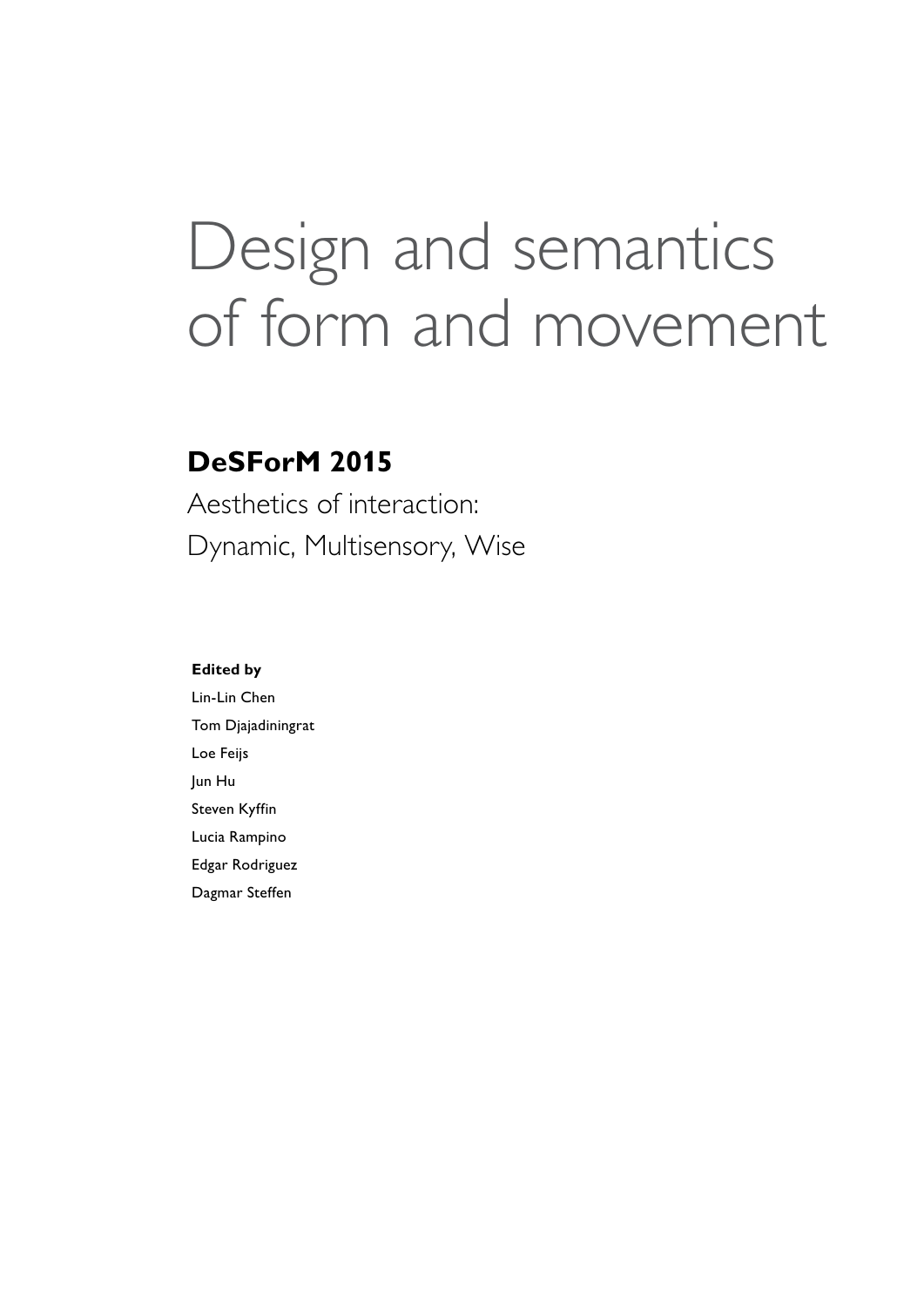#### **Ruben Post1 , Daniel Saakes2, Paul Hekkert1**

<sup>1</sup>Industrial Design Engineering, Delft University of Technology, Delft, The Netherlands {r.a.g.post, p.p.m.hekkert}@tudelft.nl 2 Department of Industrial Design, KAIST, Daejeon, Republic of Korea saakes@kaist.ac.kr

## A Design Research Methodology using 3D-Printed Modular Designs to Study the Aesthetic Appreciation of Form and Material

#### **Abstract**

Products are typically aesthetically appreciated using multiple of our senses. However, studying the aspects that influence multi-sensory product aesthetics is complicated because of the interaction of visual and tactile product properties, such as form and material, which underlie the aesthetic experience. Illustrated by our ongoing study on the tactile and visual aesthetic appreciation of tangible products, we demonstrate a design research methodology that is highly suitable for studying the influence of material and shape properties. Using state-of-the-art 3D-printing techniques, modular car keys were designed that systematically vary in unity and variety through changes in form and material. The modular approach of designing stimuli, in which form and material properties are customizable through the use of exchangeable components, offers a way in which multisensory aesthetics can be effectively experienced and researched. Such an approach follows the designer's natural methodology of designing, results in realistic stimuli, and gives high control over confounding factors. We argue that this novel design research method thus strongly benefits both practical and theoretical understanding of design aesthetics and related fields. Keywords: Design Methodology, Modular Design, 3D-Printing, Visual-Tactile Aesthetics

#### **1 Introduction**

Knowledge of design aesthetics is central to the practice

of designers as it informs the designer how form and material can be used to express meaning to the user [1]. At the same time, researching design aesthetics further develops our scientific understanding of how humans perceptually process sensory information and experience the world beyond that of product designs alone. Ideally, in the study of design aesthetics, a research methodology is used that supports the advancement of both these approaches to knowledge generation [2]. However, such research is made difficult by the different requirements these approaches have in their undertaking. While the practical application of design research requires studies to represent actual use and generalizability of research outcomes, progress on fundamental research is often facilitated by controlling as many confounding factors as possible. These somewhat opposing approaches can result in a considerable gap between theoretical knowledge and practical application when doing design research; does the isolated factor under experimental study reliably translate to the practice of design? Continuing in the line of previous studies using designers to create systematically manipulated stimuli [2-4], we present a design research methodology that uses state-of-theart 3D-printing techniques to find the 'middle-way' between both approaches. In order to illustrate this methodology, we demonstrate the progress of our study which uses 3D-printed modular car keys to investigate the aesthetic principle of unity-in-variety.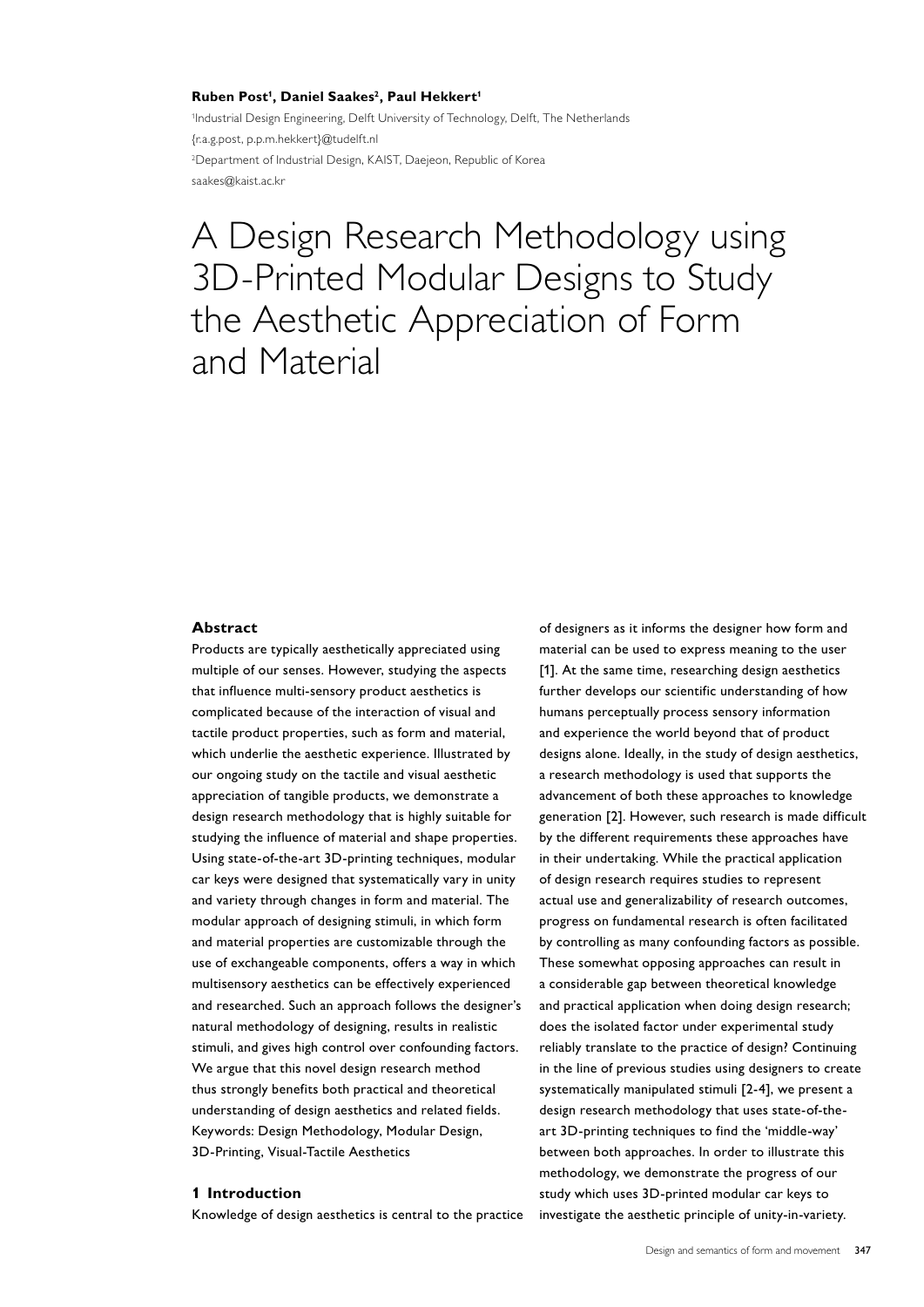#### **1.1 Exploring Tactile Aesthetics**

While our first impression of a product is often visual, tactile exploration is essential in fully perceptually grasping a tangible product. Properties such as weight, material and temperature, convey sensory information that can only be reliably assessed by touch. Understanding the way in which both form and material interact to create a multisensory, aesthetically appreciated, meaningful and emotional experience is therefore crucial when designing. Even more so considering that the importance of tactile interactions becomes dominant over visual ones after prolonged user-product interactions [5]. Despite this, knowledge about tactile aesthetic appreciation, and its interaction with visual aesthetics, is still limited.

In previous research we have shown that the principle of unity-in-variety, known to influence visual aesthetics, applies to tactile aesthetics as well [6]. Unity is the order, structure and coherence of what is felt, while variety is assessed by judging the degree and number of differences in tactile sensations. Using car keys which are in the market, we found that tactile aesthetic appreciation is dependent on the balance between the unity and variety felt and that, while unity and variety suppress each other's effect, they both contribute to aesthetic appreciation.

The principle of unity-in-variety offers a way to theoretically and practically investigate tactile and visual aesthetic experiences of products. However, in our previous study, participants judged nine car keys from a variety of brands. While diversity in stimuli adds to the generalizability of results, it becomes difficult to assess how individual properties (e.g. form and material) influence aesthetic appreciation. For designers, it is often this specific knowledge that is needed to make informed decisions about a design. While traditional research has investigated some of these haptic properties, materials are often judged separately from shapes and without free exploration [e.g. 7]. Such methodologies make generalizing results to the design field problematic. Hence, we developed a research methodology that systematically studies the influence of small changes in form and material properties on aesthetic appreciation.

#### **2 Research Methodology**

In the following section we use our own study on aesthetic appreciation of tactile unity and variety to elaborate on the decisive factors of our research methodology.

#### **2.1 3D-Printing for Stimuli Development**

To accurately relate research outcomes to theoretical and practical knowledge in the design context, it is essential that stimuli are both realistic and diverse. It is mainly in this area that modern 3D-printing offers benefits over more traditional methods. Current suppliers of 3D-prints (e.g. Shapeways and i-materialise) allow for detailed (600-1200dpi), accurate  $(\pm 0.3\%)$ , customizable and affordable ways of creating haptic stimuli (Fig. 1). Production of these models is available in a wide range of materials (e.g. polymers, rubbers, ceramics, metals and alloys) which can be finished in different ways (brushed, polished, dyed or coated with velvet) to mimic the haptic properties of market products.



Fig. 1. Examples of detailed variations in textures of 3D-printed cups

#### **2.2Choice of Stimuli**

While vision allows for a quick impression of a product's form, the different nature of haptic exploration requires taking other aspects into account. Haptic exploration of a surface is done in a combination of six to eight actions [8]. By using a variety of hand movements, properties such as texture, hardness, elasticity, thermal conductance, weight, and global and exact form can be identified. When choosing stimuli to investigate tactile aesthetics, the degree to which these forms of haptic exploration can be performed should be carefully taken into account.

Our study into the factors that influence unity and variety uses car keys. The size of a car key allows for fully enclosing the product with one hand, making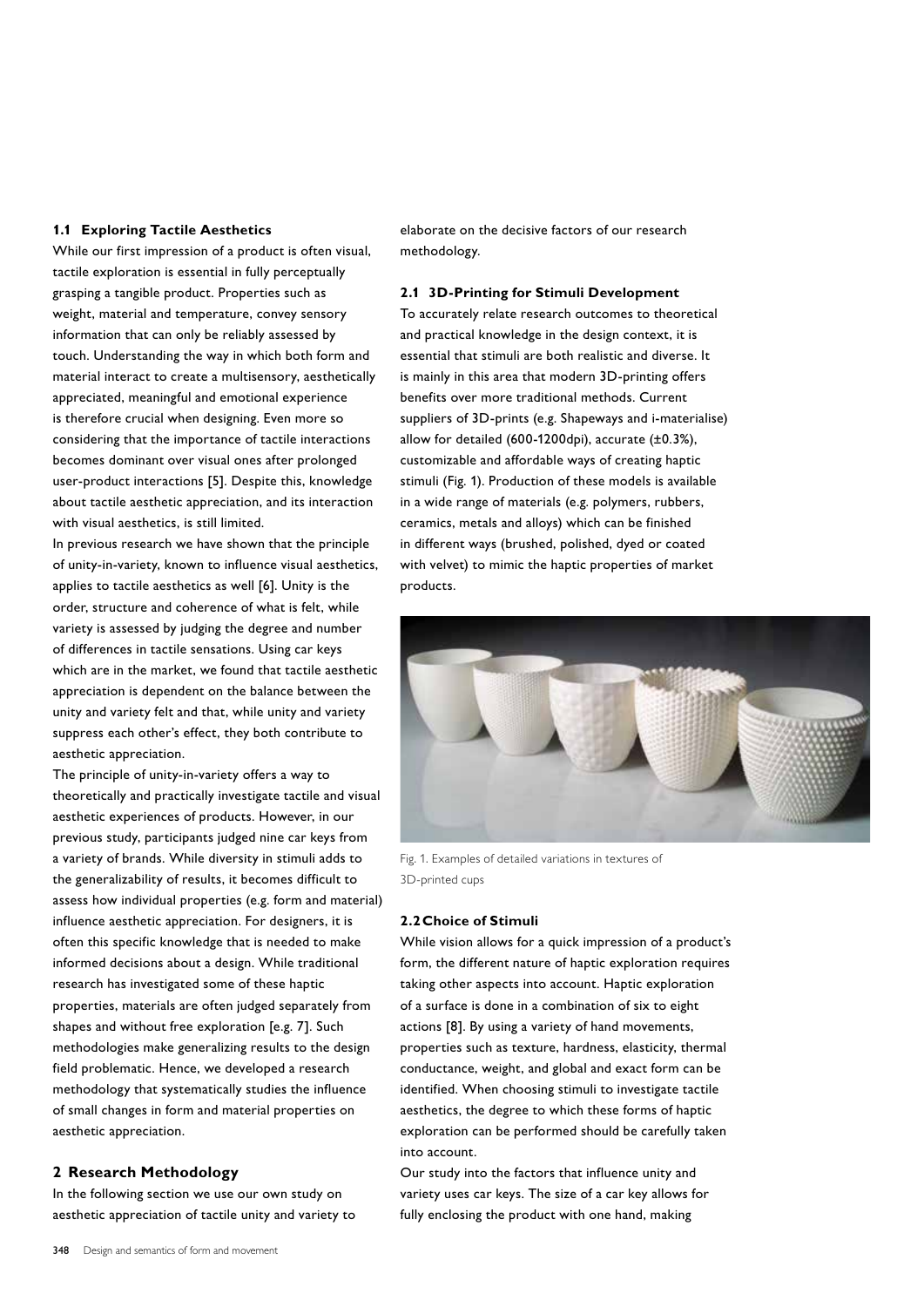

Fig. 2. Left: Exploded view of our modular car key. As indicated by their similar color tone, the key holes and buttons are made interchangeable to influence shape. Top-right: material variations are made by overmolding metal (top) or rubber (bottom). Lower-right: assembled version



Fig. 3. 3D-printed components varying in shape (key holes and buttons) and material (gray: alumide, blue & white: plastic, brown & gold: steel).



Fig. 4. Assembled model using 1 versus 3 different materials

it easy for people to assess the global shape of the product. When it comes to exact shape, modern car keys often include a certain degree of functionality that requires the presence of buttons. This creates a more interactive experience that stimulates active exploration. The weight of car keys is in a range in which subjects can reliably make comparisons. The accepted use of several different materials (e.g. plastic, rubber, metal, and in some cases wood and glass) make it possible to study large differences between texture, hardness and heat conductance. Furthermore, besides the immediate sensory impression that these products create, car keys communicate (brand) meaning through their form and material.

#### **2.3 Modular Design**

In order to study the effects of changes in material and form properties, it is essential that these changes are done systematically. This implies that principally the factors of interest are manipulated while other factors are being kept constant. Such can be achieved by creating modular stimuli.

The design of modular stimuli allows for small changes in form and material with high customizability. The car key we developed is a modular assembly consisting of 13 exchangeable components (Fig. 2). As our goal is to influence the degree of unity and variety that can be felt, we choose to manipulate variety by means of differences in material properties, while manipulating unity through form. Printing of each component in plastic, rubber and metal should affect variety because of differences in properties such as texture, hardness, conductance of heat and weight. Furthermore, to affect unity we manipulated the form of several components (button, keychain hole and gap spacing) along the lines of three Gestalt laws of grouping, which have been shown to also influence tactile grouping [9]. The modular design and variation of three material and shape manipulations lead to a wide range of possible designs (Fig. 3). Despite the high number of combinations, the designerly method of developing these stimuli ensures that none of these possible combinations are highly atypical, while at the same time retaining a high degree of control over the variables of interest (Fig. 4).

#### **2.4 Other Considerations**

The example we illustrated is based on a completely new design. This allows full customizability in which